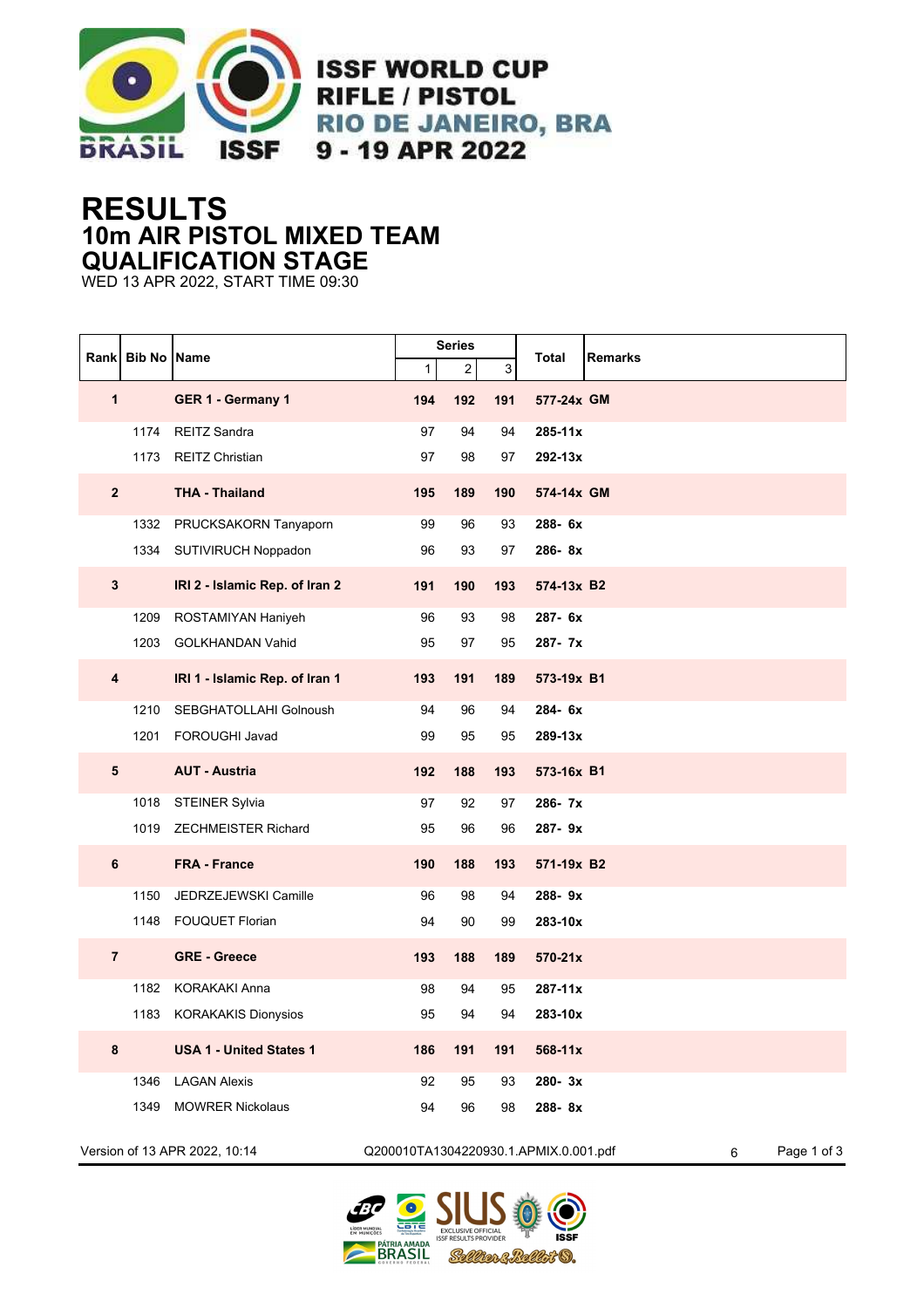|    | Rank Bib No Name |                                              | <b>Series</b> |                |     | <b>Total</b><br><b>Remarks</b> |
|----|------------------|----------------------------------------------|---------------|----------------|-----|--------------------------------|
|    |                  |                                              | $\mathbf 1$   | $\overline{a}$ | 3   |                                |
| 9  |                  | COL 1 - Colombia 1                           | 191           | 187            | 188 | 566-13x                        |
|    | 1089             | <b>RUEDA VARGAS Juana</b>                    | 96            | 94             | 97  | 287-8x                         |
|    | 1085             | PERALTA ENCISO Alex Fernan                   | 95            | 93             | 91  | 279- 5x                        |
| 10 |                  | POR 1 - Portugal 1                           | 190           | 191            | 184 | 565-8x                         |
|    | 1266             | CASTELAO Joana                               | 95            | 94             | 88  | 277-4x                         |
|    | 1267             | COSTA Joao                                   | 95            | 97             | 96  | 288-4x                         |
| 11 |                  | <b>USA 2 - United States 2</b>               | 188           | 189            | 186 | $563 - 13x$                    |
|    | 1341             | <b>ABELN Katelyn Morgan</b>                  | 93            | 93             | 94  | 280-7x                         |
|    | 1342             | <b>HALL James</b>                            | 95            | 96             | 92  | 283-6x                         |
| 12 |                  | <b>GER 2 - Germany 2</b>                     | 186           | 187            | 190 | $563 - 12x$                    |
|    | 1175             | <b>VENNEKAMP Doreen</b>                      | 90            | 94             | 94  | 278-6x                         |
|    | 1176             | <b>WALTER Robin</b>                          | 96            | 93             | 96  | 285-6x                         |
| 13 |                  | BRA 1 - Brazil 1                             | 190           | 190            | 181 | 561-9x                         |
|    | 1042             | <b>MOURA Thais Carvalho</b>                  | 94            | 93             | 85  | 272-2x                         |
|    | 1053             | WU Felipe Almeida                            | 96            | 97             | 96  | 289-7x                         |
| 14 |                  | POR 2 - Portugal 2                           | 180           | 189            | 189 | $558 - 9x$                     |
|    | 1268             | MARRACHO Filipa                              | 89            | 92             | 95  | 276-4x                         |
|    | 1265             | CARAPINHA Tiago Miguel                       | 91            | 97             | 94  | 282- 5x                        |
| 15 |                  | COL 2 - Colombia 2                           | 184           | 189            | 184 | $557 - 9x$                     |
|    | 1086             | PEREZ BOLANOS Juliana                        | 91            | 94             | 91  | 276-6x                         |
|    | 1088             | RIVERA RUIZ Juan Sebastian                   | 93            | 95             | 93  | $281 - 3x$                     |
| 16 |                  | <b>ARG - Argentina</b>                       | 188           | 185            | 183 | 556-13x                        |
|    | 1008             | <b>HERRERA Maria Pia</b>                     | 96            | 89             | 87  | 272-6x                         |
|    |                  | 1006 FRAGUEIRO Juan Manuel                   | 92            | 96             | 96  | 284-7x                         |
| 17 |                  | <b>NOR - Norway</b>                          | 184           | 182            | 189 | 555-9x                         |
|    | 1234             | <b>AUNE Ann Helen</b>                        | 90            | 90             | 91  | $271 - 4x$                     |
|    |                  | 1233 AAS Ole-Harald                          | 94            | 92             | 98  | 284- 5x                        |
| 18 |                  | BRA 2 - Brazil 2                             | 189           | 185            | 178 | 552-10x                        |
|    | 1032             | <b>BREIDE MARTINS Cibele</b>                 | 93            | 91             | 84  | $268 - 3x$                     |
|    | 1043             | NEVES FREITAS SEVERO Philipe<br>Chateaubrian | 96            | 94             | 94  | 284-7x                         |
| 19 |                  | CHI 2 - Chile 2                              | 185           | 184            | 182 | $551 - 9x$                     |
|    | 1076             | VALENZUELA BECERRA Yasna Ester               | 93            | 93             | 92  | 278-5x                         |
|    |                  | 1074 ROSALES Anibal                          | 92            | 91             | 90  | $273 - 4x$                     |

Version of 13 APR 2022, 10:14 Q200010TA1304220930.1.APMIX.0.001.pdf 6 Page 2 of 3